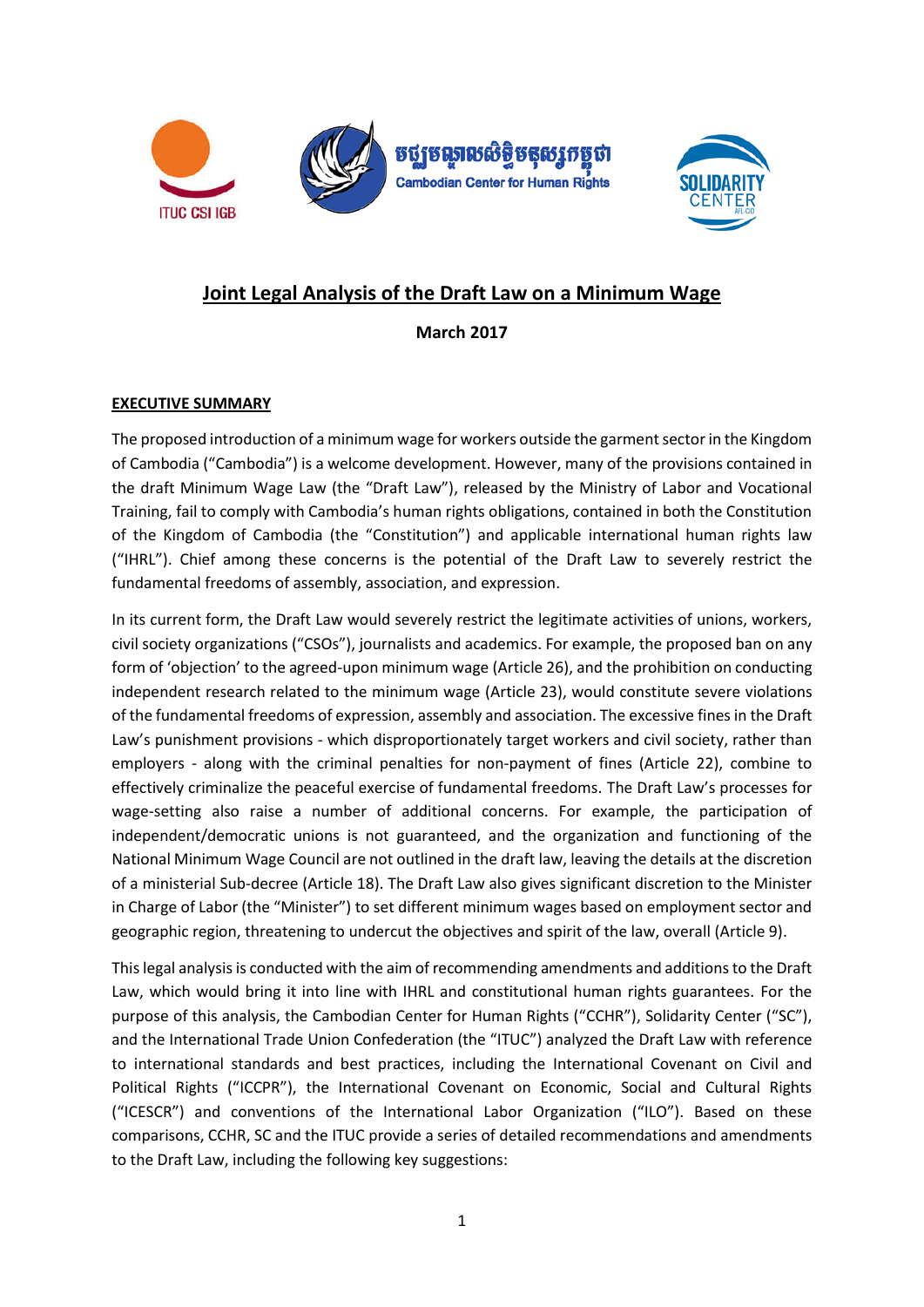- 1. The removal from the Draft Law of all unjustified restrictions on fundamental freedoms;
- 2. The guaranteed independence of the National Minimum Wage Council and the noninterference of the Royal Government of Cambodia ("RGC") with its activities;
- 3. Transparency in the minimum wage consultation process;
- 4. The equal and non-discriminatory participation of unions in the minimum wage consultation process, based on verifiable union membership data.

This analysis reflects the views of CCHR, SC and the ITUC. CCHR is a non-aligned, independent, nongovernmental organization ("NGO"), that works to promote and protect democracy and respect for human rights – primarily civil and political rights – throughout Cambodia. The ITUC is a democratic global labor confederation representing 181 million workers in 163 countries and territories and has 340 national affiliates. SC is allied with the AFL-CIO and is the largest U.S.-based international worker rights organization, working in more than 60 countries with unions and their civil society partners.

#### **APPLICABLE HUMAN RIGHTS LAW**

## **Domestic Protection**

Article 41 of the Constitution guarantees for all Cambodian citizens the rights to freedom of expression, information and publication and the right to freedom of assembly. Under article 42, all Cambodian citizens are afforded the right to establish associations. Article 35 of the Constitution provides guarantees the right to participate actively in the political, economic, social and cultural life of the nation. Article 36 guarantees the right to form and to be members of trade unions. Additionally, Article 37 recognizes the right to strike and to organize peaceful demonstrations.

Importantly, Cambodia's recognition of the human rights guarantees contained in international covenants and agreements is guaranteed by article 31 of the Constitution, and Cambodia's Constitutional Council has authoritatively interpreted this article to provide for the direct applicability of IHRL in Cambodia's domestic legal system. $<sup>1</sup>$ </sup>

## **International Protection**

The ICCPR, to which Cambodia is a party, in Article 2(1) explicitly states that the rights of the ICCPR extend "to all individuals within its [the State's] territory and subject to its jurisdiction." The Human Rights Committee, the UN treaty body that may issue authoritative interpretations of the ICCPR in the form of "General Comments," explained in its General Comment No. 15 that "the rights set forth in the Covenant apply to everyone, irrespective of reciprocity, and irrespective of his or her nationality or statelessness," and "[aliens] have the right to freedom of thought, conscience and religion, and the right to hold opinions and to express them. Aliens receive the benefit of the right of peaceful assembly and of freedom of association." As such, States are obligated to respect, protect and in some cases promote these rights to all peoples within their jurisdiction, irrespective of an individual's citizenship. Governments must ensure that everyone under its jurisdiction - nationals and non-nationals alike enjoys these freedoms.

This is particularly relevant in Cambodia, where the Constitutional guarantees (see, for example, articles 40 – 43) of fundamental freedoms only attach to "Khmer citizens". Due to the direct

**<sup>.</sup>** <sup>1</sup> Constitutional Council of the Kingdom of Cambodia, Decision No. 092/003/2007, (10 July 2007)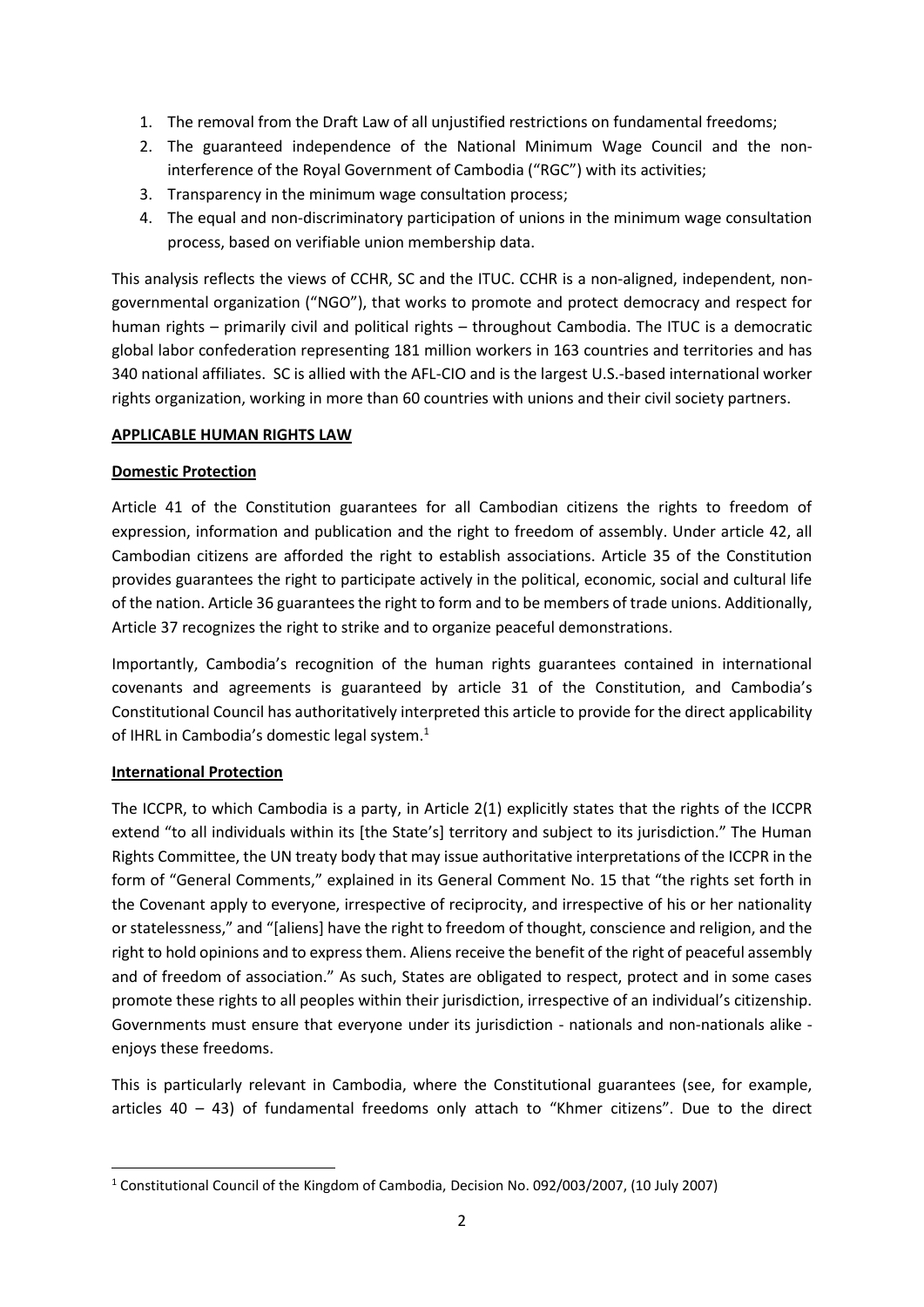applicability of the ICCPR, however, these guarantees must be interpreted to apply to all individuals under Cambodia's jurisdiction, including non-citizen workers.

## **Freedom of Association**

Article 22 of the ICCPR protects the right of individuals to form, join and participate in civil society organizations ("CSOs"), including trade unions, associations, and other types of CSOs. These CSOs may pursue a broad range of objectives; permissible purposes generally embrace all 'legal' or 'lawful' purposes and specifically include the promotion and protection of human rights and fundamental freedoms. Individuals are not required to form a legal entity in order to enjoy the freedom of association but international law protects the right of individuals to form a CSO as a legal entity. Whether a "declaration" or "registration/incorporation" system, the system of recognition of legal entity status must ensure that the process is truly accessible, with clear, speedy, impartial, and inexpensive procedures in place. In the case of a registration/incorporation system, the designated authority must be guided by objective standards and restricted from arbitrary decision making. More generally, the ICCPR provides explicitly that no restrictions may be placed on the exercise of this right other than those which are 1) prescribed by law and which are 2) necessary in a democratic society 3) in the interests of national security or public safety, public order (*ordre public*), the protection of public health or morals or the protection of the rights and freedoms of others.

The ICESCR, which Cambodia has ratified, protects the right to form and join unions, along with the right of these unions to operate free from unreasonable interference. Of particular relevance to this analysis and the Draft Law, Article 7 of the ICESCR guarantees just and favourable conditions of work, including, inter alia, "fair wages and equal remuneration for work of equal value without distinction of any kind, in particular women being guaranteed conditions of work not inferior to those enjoyed by men, with equal pay for equal work" and a "decent living for themselves and their families".

ILO Convention 87 concerning Freedom of Association and Protection of the Right to Organize has also been ratified by Cambodia. Under article 3 of this Convention, State authorities ought to refrain from any interference into the right of unions to organize their administration and activities in a lawful manner. Article 11 of the same Convention requires signatories take all steps necessary to facilitate the right of workers to organize.

## **Freedom of Expression**

Article 19 of the ICCPR requires States Parties to guarantee the right to freedom of expression, including the right to receive and impart information and ideas of all kinds regardless of frontiers:

- *1. Everyone shall have the right to hold opinions without interference.*
- *2. Everyone shall have the right to freedom of expression; this right shall include freedom to seek, receive and impart information and ideas of all kinds, regardless of frontiers, either orally, in writing or in print, in the form of art, or through any other media of his choice.*

Implicit in this provision is the protection of academic freedom, and of researching and sharing ideas and information. A three-part test in Article 19(3) of the ICCPR provides that the right to freedom of expression may only be subject to restrictions that are 1) provided by law; and 2) necessary 3) for a) respect of the rights or reputations of others, or b) the protection of national security or of public order *(ordre public*), or of public health or morals. In the UN Human Rights Committee's General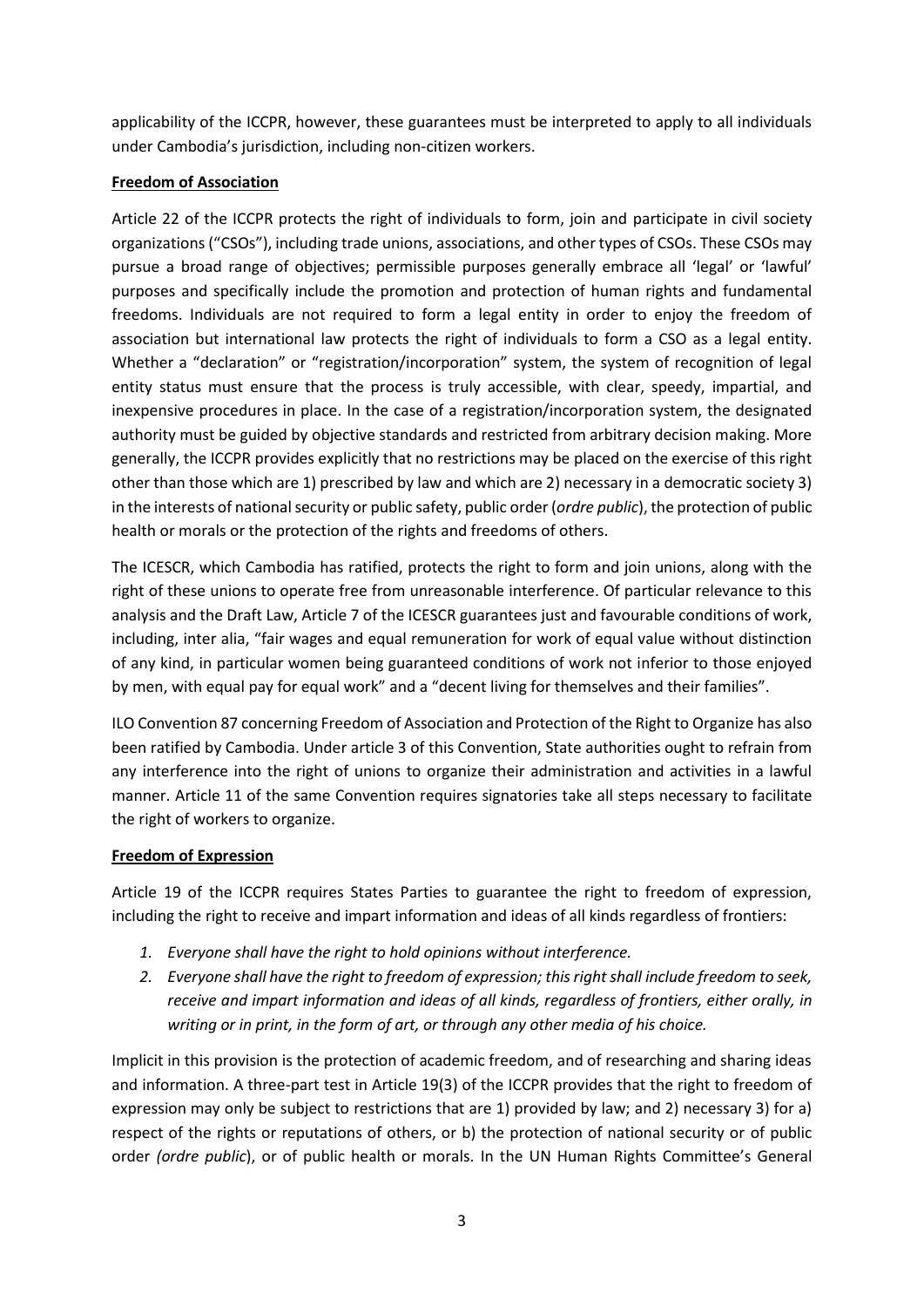Comment no. 34 on the Freedoms of Expression and Opinion, special protection is given to the expression of views in relation to "public affairs" and "discussion of human rights".

## **Freedom of Assembly**

The right to peaceful assembly is recognized by Article 21 of the ICCPR. The freedom of assembly is essential for the enjoyment of other human rights and freedoms, including the freedoms of association and expression. Any restriction or limitation to the freedom of peaceful assembly must: 1) be motivated to protect national security or public safety, public order (*ordre public*), the protection of public health or morals or the protection of the rights and freedoms of others; 2) be "prescribed by law" - the law must be accessible and its provisions must be formulated with sufficient precision; and 3) be "necessary in a democratic society." Additionally, the restriction cannot be discriminatory.

## **Minimum Wage Setting**

The implementation of a minimum wage is stipulated in General Comment no. 23 on the Right to Just and Favorable Conditions of Work published by the UN's Committee on Economic, Social and Cultural Rights. Further guidance on the fixing and maintenance of a minimum wage is offered by the ILO's Convention 131 concerning Minimum Wage Fixing, with Special Reference to Developing Countries, and the related Recommendation 135. While it should be noted that Cambodia has yet to ratify this Convention, the principles it outlines, as well as those of the Recommendation, remain of relevance to the task the RGC is seeking to undertake. In particular, the Convention explicitly states that the process of minimum wage fixing should in no way prejudice the exercise of collective bargaining as a means of formulating a wage higher than the minimum. The Convention advocates formulating a minimum wage based on factors including the needs of workers and their families, the general level of wages in the country, the living standards of other social groups, and a variety of economic factors. Other provisions stipulated in the Convention and Recommendation would go a long way to bringing clarity to some of the more vague articles contained within the Draft Law, outlined below.

## **HUMAN RIGHTS ANALYSIS OF THE DRAFT LAW**

## **Chapter 1 – General Provisions**

Chapter 1 of the Draft Law outlines its purpose, objectives, and scope. While the objectives themselves are commendable, they are undermined by the inclusion of the regressive provisions outlined below. Efforts to bring Cambodia in line with IHRL standards with the introduction of a minimum wage are welcome. However, elements of the Draft Law are highly restrictive, and threaten to undermine and restrict the legitimate work of trade unions and the rights of workers and civil society in general.

## **Article 2**

*This law has the following objectives:*

- *Promote a decent standard of living and improve workers' productivity*
- *Promote attractive and better investment and business environments*
- *Define the procedure for minimum wage discussion*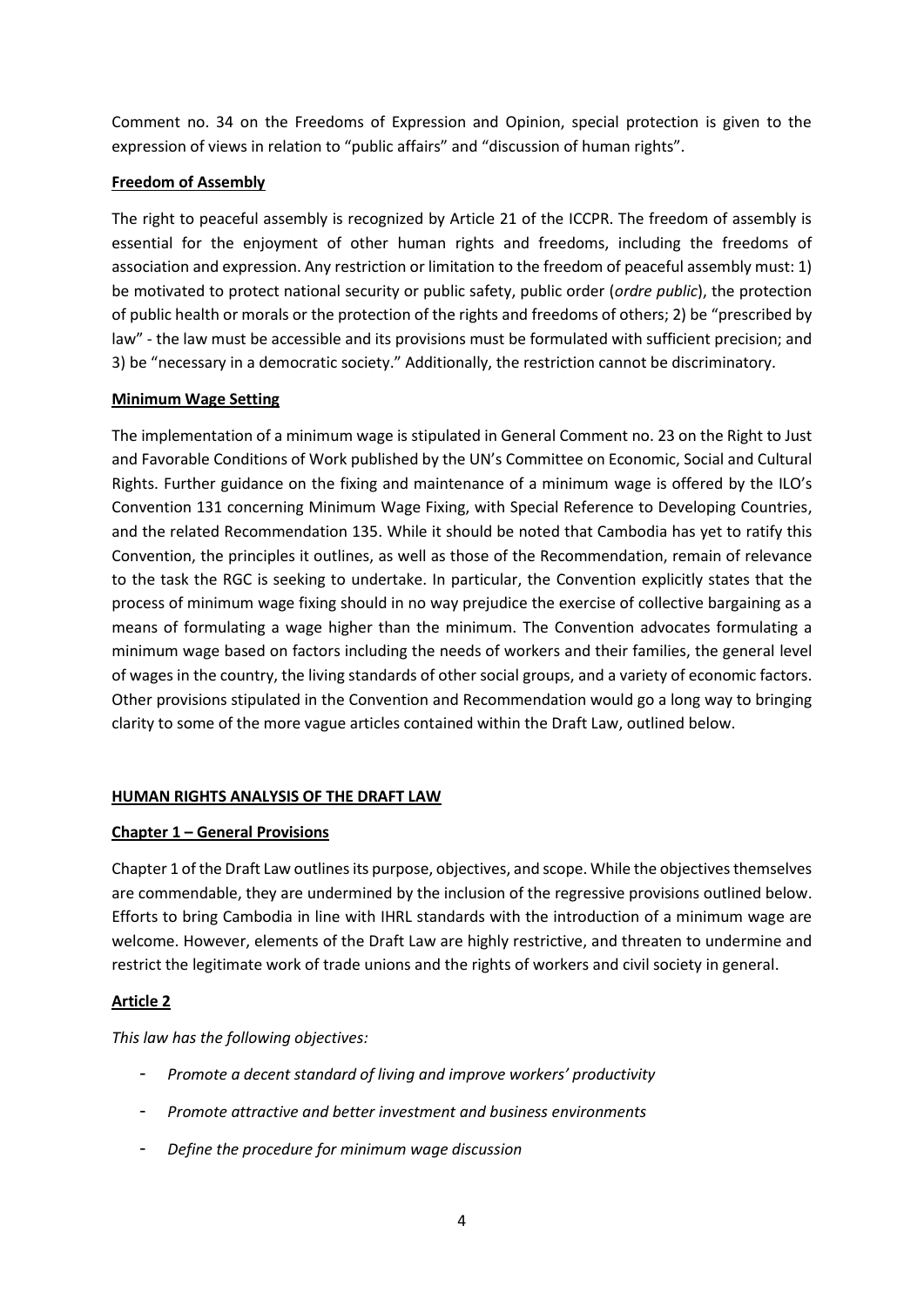- *Arrange the organization and functioning of the National Minimum Wage Council*

The objectives outlined in this provision, while commendable, could be worded more definitively. In particular, by "ensuring" rather than "promoting" a decent standard of living, the Draft Law would be of greater impact. In addition, the Draft Law's objectives ought to include the protection of human dignity, so as to bring it into line with the ILO's Recommendation on Minimum Wage Fixing<sup>2</sup>.

- CCHR, SC, and ITUC recommend the Minimum Wage Law aim to ensure, rather than merely promote, a decent standard of living.
- CCHR, SC, and ITUC further recommend the inclusion of the protection of human dignity in the objectives of the Draft Law.

## **Article 3**

*The effect of this law covers those enterprises or institutions and individuals who are under the provisions of the Labor Law.*

The effect of this provision would be to exclude domestic workers, air and maritime transportation personnel, civil servants and judges, and workers in the informal economy from the proposed implementation of the minimum wage<sup>3</sup>. In addition to running afoul of the ILO's wage fixing instruments, such exclusions would also be contrary to the ILO Convention 189 and Recommendation 201 on Domestic Workers<sup>4</sup> and Recommendation 204 on Transition from the Informal to Formal Economy, and would undermine and diminish the purpose of the Draft Minimum Wage Law.

 CCHR, SC, and ITUC recommend the amendment of this article to ensure universal coverage of minimum wage protection, including those who are remunerated in cash and/or in kind.

## **Chapter 2 – Minimum Wage**

Chapter 2 provides an outline of the scope and applicability of the minimum wage, along with the criteria to be applied in its formulation. The RGC ought to be aware of the ILO's 1970 Recommendation on minimum wage fixing, which provides guidelines in this regard.

## **Article 4**

1

## *Minimum wage refers to the legal lowest wage fixed by a prakas of the Minister in Charge of Labor*.

The definition in Article 4 should better reflect the definition of minimum wage as provided by ILO Committee of Experts, which refers both to the binding nature of minimum wages, regardless of the method of fixing them, and to the need for a specific number of hours in calculating minimum wage (regardless of stipulated method of remuneration - since the minimum wage system should not lead to excessive working hours).

<sup>&</sup>lt;sup>2</sup> ILO Minimum Wage Fixing Recommendation 1970 (no. 135)<https://goo.gl/w1lWYv>

<sup>3</sup> Cambodian Labor Law 1997<http://sithi.org/sogi/admin/upload/media/121-htjccec1370826550.pdf> <sup>4</sup> ILO Recommendation concerning Decent Work for Domestic Workers (no. 201)

[https://www.ilo.org/dyn/normlex/en/f?p=NORMLEXPUB:12100:0::NO::P12100\\_INSTRUMENT\\_ID:2551502](https://www.ilo.org/dyn/normlex/en/f?p=NORMLEXPUB:12100:0::NO::P12100_INSTRUMENT_ID:2551502)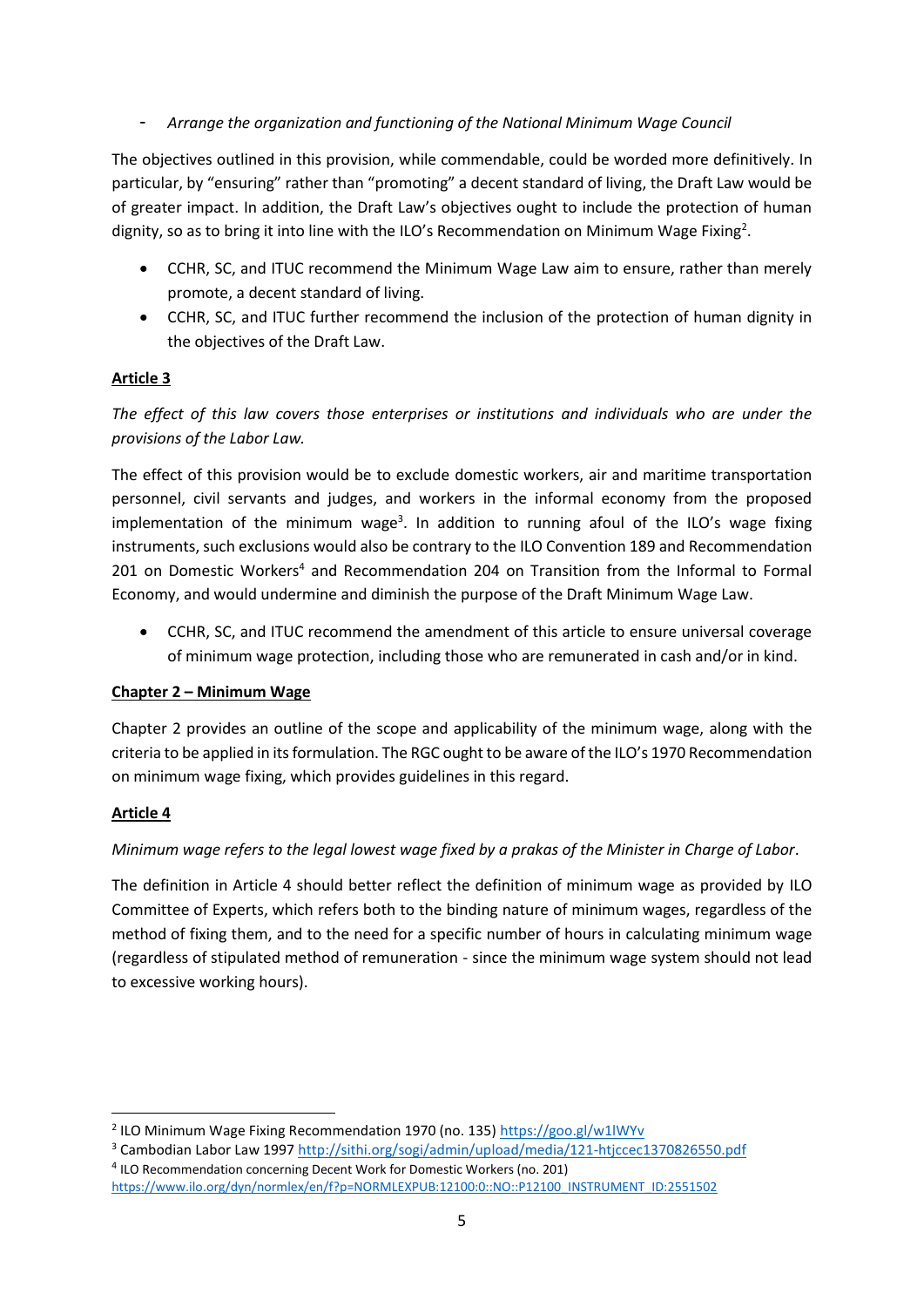*The elements to be considered in defining the minimum wage shall focus on economic status, cost of living and actual condition of the country.*

*Those elements are as follows:*

*A- Social criteria including marital status, inflation rate, and cost of living.*

*B- Economic criteria including productivity, competitiveness of the country, labor market situation and profitability of the sector.*

Article 5 is out of step with existing Cambodian law, namely Article 107 of the Cambodian Labor law, which more closely tracks international law. The enumerating criteria should be made consistent with article 7 of the ICESCR and the ILO Convention 131 on Minimum Wage Fixing. This should take account of General Comment no. 23 on the Right to Just and Favourable Conditions of Work of the Committee on Economic, Social, and Cultural Rights, which provides an in-depth outline on the formulation and maintenance of a minimum wage.

ILO Convention 131 on Minimum Wage Fixing provides detailed guidelines for the fixing and maintenance of a minimum wage. This instrument specifically precludes any prejudice towards collective bargaining in formulating a minimum wage. The Convention requires taking into account factors including the needs of workers and their families, the general level of wages in the country, the cost of living and changes therein, the relative living standards of other social groups, and a variety of economic factors in formulating a minimum wage. Therefore, the RGC ought to expand on this article in order to encompass the ILO's recommended factors in fixing a minimum wage, and should not arbitrarily limit the criteria which can be taken into account, or the sources of information which can be consulted.

- CCHR, SC, and the ITUC recommend the inclusion of additional criteria to be taken into account in fixing a minimum wage, specifically those outlined in article 7 ICESCR and the ILO Convention 131 on Minimum Wage Fixing.
- CCHR, SC, and the ITUC further recommend that the sources of data which can permissibly be considered should not be arbitrarily limited.
- CCHR, SC, and the ITUC propose the removal of vague terms such as 'profitability of the sector' which will very likely be invoked by employer to moderate wage demands – often in absence of objective and verifiable data.

## **Article 6**

*Any written or verbal agreement that would remunerate the worker at a rate less than the minimum wage determined in the Prakas of the Minister in Charge of Labor shall be null and void.*

*Any written or verbal agreement that would remunerate the worker at a rate higher than the minimum wage determined in the Prakas of the Minister in Charge of Labor shall be continued.*

The explicit protection of the right of all workers to be paid commensurately for work done contained in this provision is welcome. In attempting to legislate for such a practice, the RGC is in line with IHRL standards. However, the vague language contained in the article, as it is currently drafted, could lead to mass terminations of contracts for failure to comply with the minimum wage without guarantees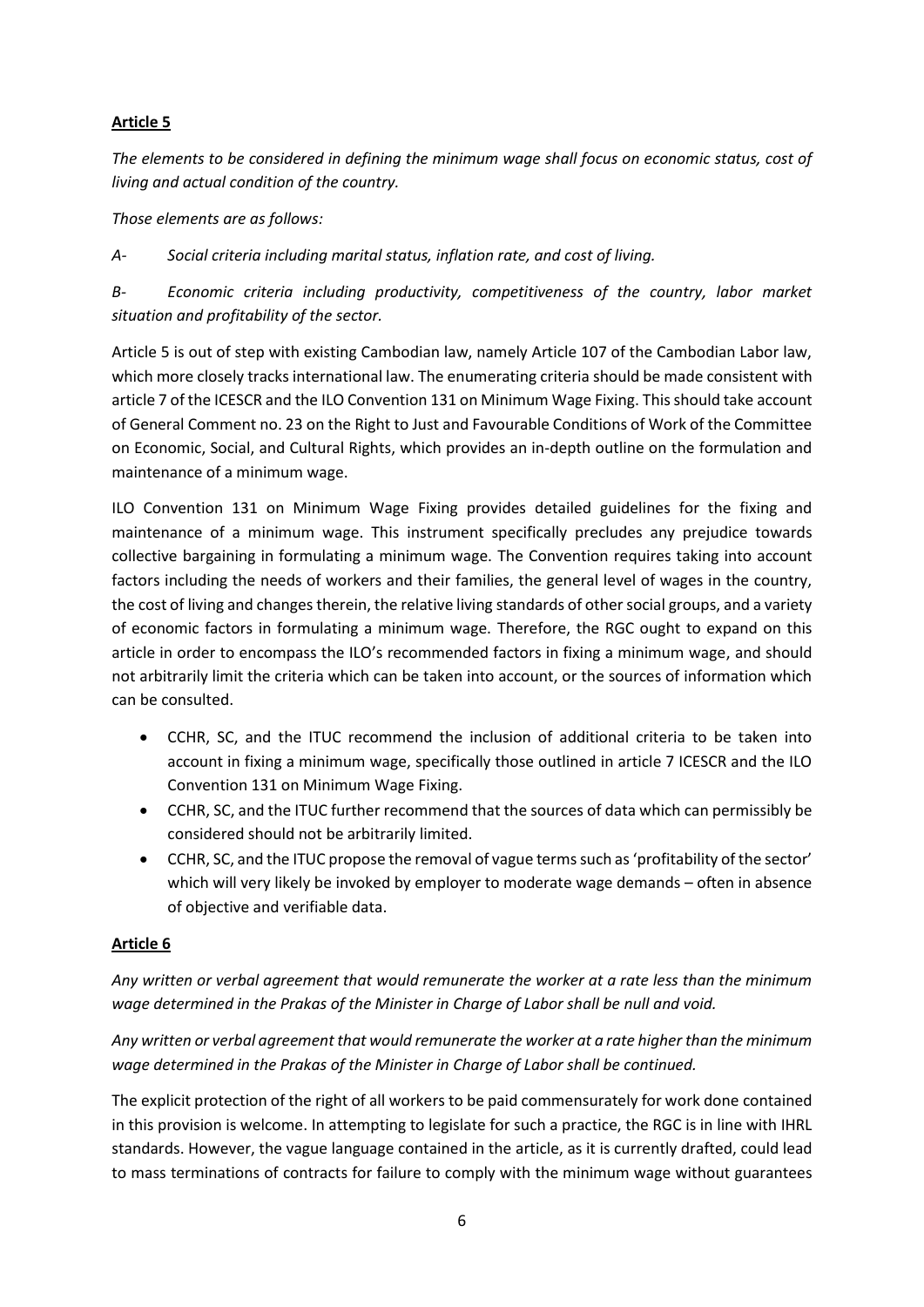of re-employment. The law should clarify that contracts currently in force that establish a wage below the minimum wage set by this law are effectively amended to match the minimum wage so as to avoid nullifying countless contracts of employment. Any new contracts, which set a wage below the minimum wage, should be null and void.

- CCHR, SC, and the ITUC welcome the inclusion of this article and its stipulation that workers be paid commensurately, in keeping with IHRL standards.
- CCHR, SC, and the ITUC recommend the inclusion of language providing for the effective amendment of existing contracts to match the minimum wage, so as to prevent the nullification of those contracts.

## **Article 7**

*For workers who are remunerated by piece rate pay, the wage shall be determined for workers with moderate skills who work during regular working hours to receive, for the same period of working hours, the wage that is at least equal to the guaranteed minimum wage in normal working hours and applicable to workers of its kind.*

*Workers who receive a piece rate-based wage shall be paid based on the actual outputs produced. In the event that the output produced is higher than the minimum wage, the workers shall be paid based on that higher amount. However, in case it is lower than the minimum wage, the employers shall supplement to make it equal to the guaranteed minimum wage.*

This provision is also welcomed, as it is a necessary inclusion in order to make the minimum wage effective across a diverse range of sectors.

 CCHR, SC, and the ITUC welcome the inclusion of this provision and its implementation of the minimum wage across a diverse range of sectors.

## **Article 8**

*For equal working conditions, professional skills, and output, equal remuneration shall also be provided to all workers who are under the scope of this law regardless of origin, sex, or age.*

While CCHR, SC and the ITUC welcome the inclusion of an anti-discrimination provision, the prohibited grounds of discrimination are too narrow, and should not be exhaustive. As such, CCHR, SC and the ITUC recommend an expansion of the prohibited grounds of discrimination to include race, ethnicity, color, disability, sexual orientation, gender identity, and other status.

 CCHR, SC, and the ITUC recommend the expansion of this provision to prohibit discrimination on grounds of race, ethnicity, color, disability, sexual orientation, gender identity / expression, and other status.

## **Article 9**

*The minimum wage determined by a Prakas of the Minister in Charge of Labor shall be established without distinction among professions or jobs. This may vary according to region based on economic factors that determine the standard of living.*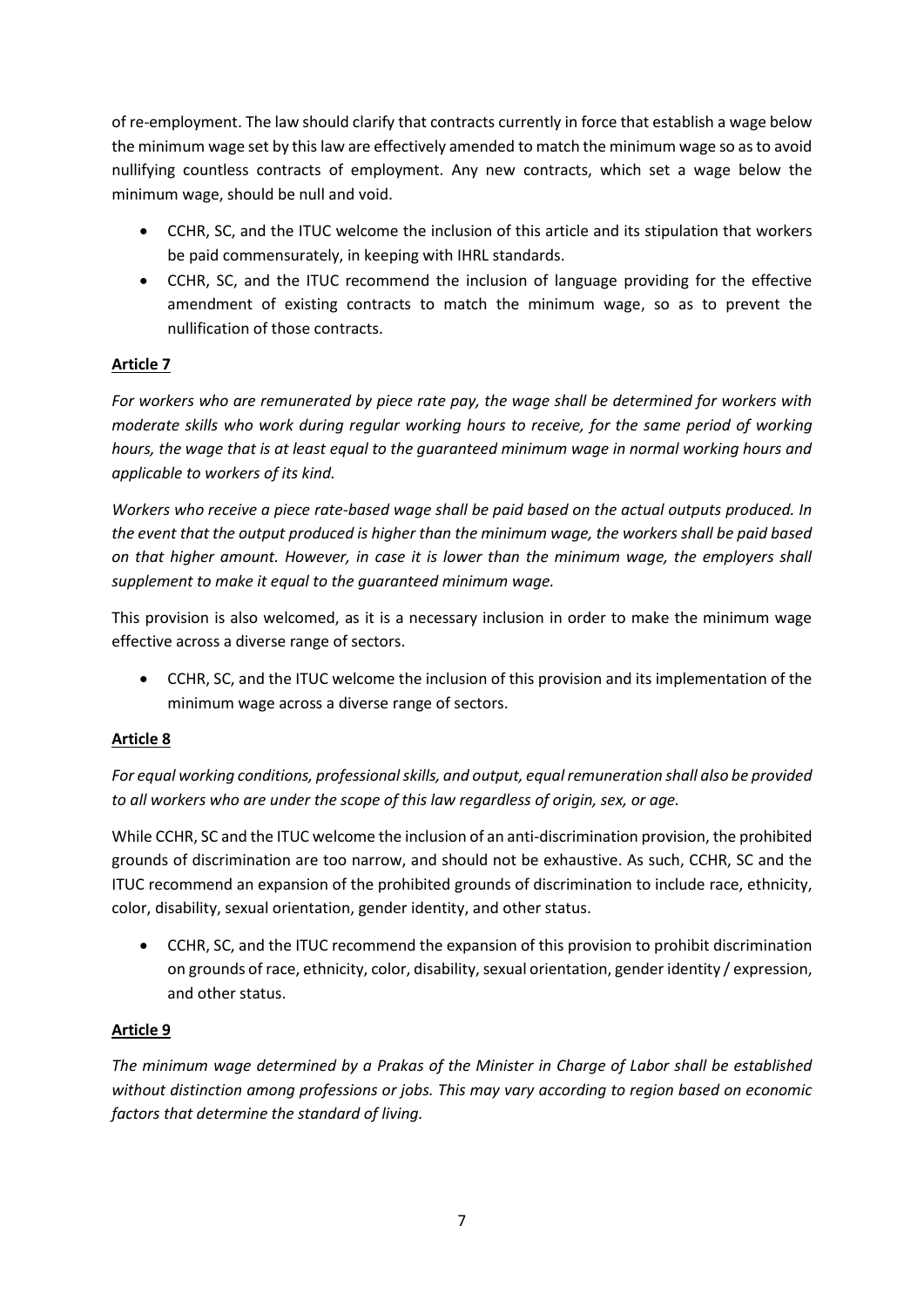*The Minister in Charge of Labor may prioritize the scope in which the minimum wage is applicable based on the economic activities, professionalism, occupation, and region according to the economic and social condition of the country after obtaining approval from the National Minimum Wage Council.*

This second paragraph of this article is vague and has the potential to undercut the purpose and spirit of the law. The reference to the prioritization of the scope in which the minimum wage is applicable would give discretion to the Minister to exclude certain professions and sectors from the scope of the law, and apply different minimum wages in different regions. The RGC should be guided by article 4 of ILO Convention 131, which urges states to keep the "numbers and groups of wage earners not covered" to a minimum. The application of the minimum wage should also be universal, and represent the lowest figure that employers can legally pay workers in all professions and regions. We therefore urge against variable minimum wages based on geography.

We recommend that Article 9 simply provide that "*The minimum wage determined by a Prakas of the Minister in Charge of Labor shall be established without distinction"*. In the alternative, the law should at the very least provide for the formal consultation of employers' and workers' organizations concerning any potential prioritization or exclusions from the Minimum Wage Law. In order to enable legal certainty and to guarantee an effective minimum wage, excluded groups should be explicitly listed in the law.

 CCHR, SC, and the ITUC recommend that the article provide for the universal application of the minimum wage, and at the very least provide for formal consultations with social partners, should any exceptions be made.

## **Chapter 3 – Minimum Wage Discussion**

Chapter 3 outlines the process for the discussion and formulation of the minimum wage. The vague language contained in this chapter leaves its interpretation and application open to misinterpretation and abuse. Ill-defined grounds for the intervention of the RGC in the minimum wage discussion and formulation process threaten to undermine the work of independent unions.

## **Article 10**

.

*The discussion of the minimum wage shall conform to the following principles:*

- *A- The discussion of minimum wage shall take place annually*
- *B- The minimum wage shall be the predictable figure or increment rate that grows gradually steady*
- *C- The win-win policy shall be adhered to.*

*D- The discussion shall be based on the official and legal data of the national institution or entity in charge of compiling statistics and adopting social and economic criteria stated in Article 5 of this law.*

In Part B, the reference to a steady and gradual increment should be removed. In the case of Cambodia, the current minimum wage does not even meet minimum requirements to live, and remains some distance from what could be considered a 'living wage'. Until that happens, gradualism will mean that workers continue to be locked in wages below a living wage.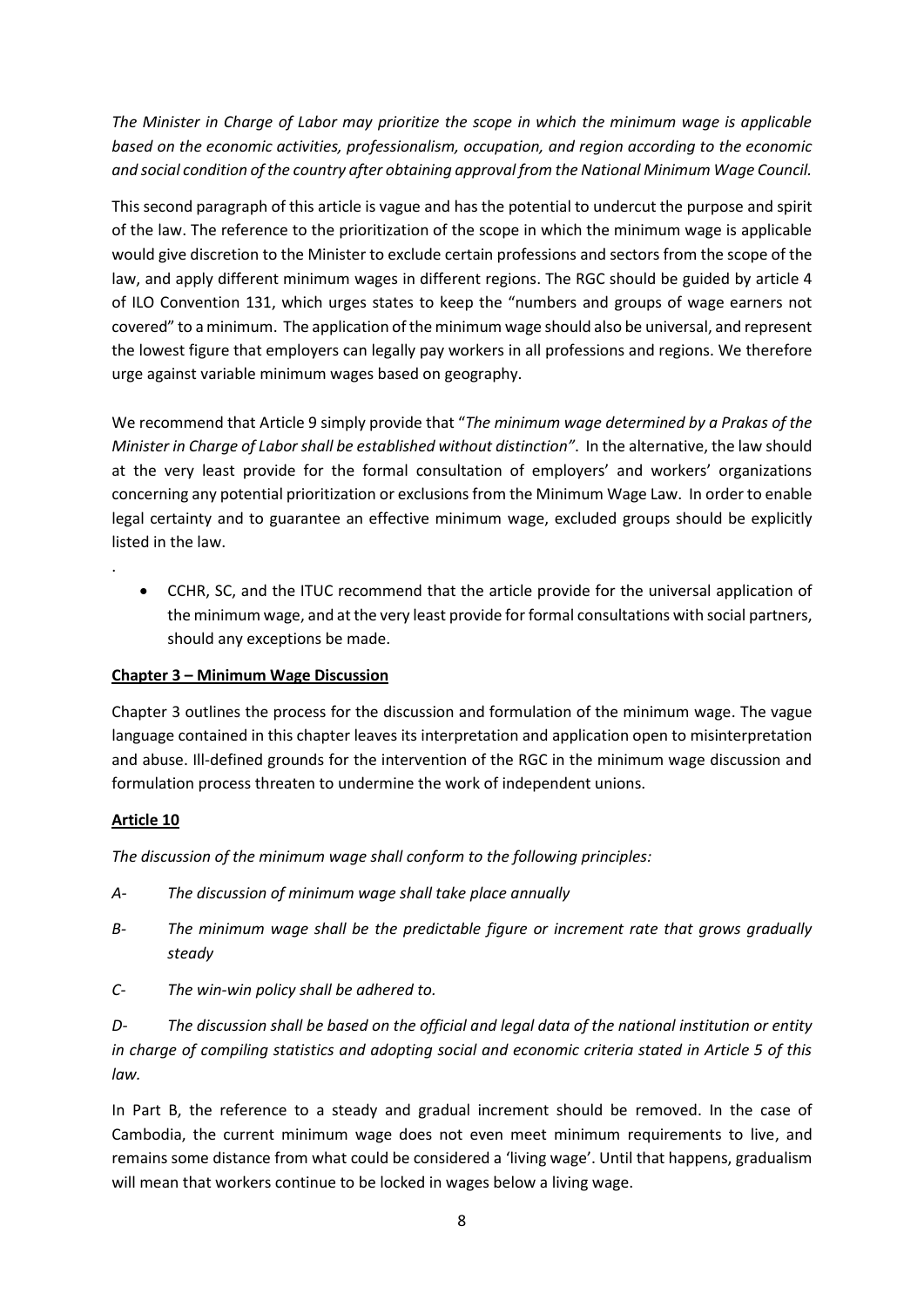The reference to the "win-win" policy in Part C appears to be an inappropriate inclusion. The policy, utilized by Prime Minister Hun Sen in his efforts to end the Cambodian civil war – and involving the incorporation of senior leaders of the Khmer Rouge into government positions – bears little or no relevance to the setting of the minimum wage, and in any case lacks a clear definition. As such, it should be removed.

Further, Part D of the above article unnecessarily restricts the sources that can be consulted during the discussion on the minimum wage, leaving the potential to bar legitimate, independent sources of data. Further, the present draft article would appear to exclude consideration of data emanating from internationally recognized actors such as the World Bank and international non-governmental organizations ("INGOs"). CCHR, SC and ITUC recommend that all sources of economic and social data should be allowed, with determinations as to relevant to be made by the National Minimum Wage Council (the "Council"). If the data sources are to be limited, they must also include recognized international data sources.

- CCHR, SC, and ITUC recommend the removal of Parts B and C.
- CCHR, SC, and ITUC recommend that Part D be amended to allow for the fair consideration of all data sources.

## **Article 11**

*The discussion of minimum wage shall be conducted according to the following schedule:*

*A- July of each year, the commencement of internal discussion on minimum wage by each party of the National Minimum Wage Council to reach official position of each party for discussion with other parties.*

*B- August of each year, the inauguration of bilateral minimum wage discussion.*

*C- September of each year, the convening of tripartite minimum wage discussion among within the National Minimum Wage Council.*

*D- October of each year, the adoption of minimum wage to be applied in the following year shall be sent for a recommendation from the Minister in Charge of Labor.*

*E- The first of January of the following year, the new minimum wage shall be applied.*

*In the event of force majeure or necessity, the Minister in Charge of Labor may issue a Prakas to suspend or adjust the schedule for discussion of the minimum wage. In this case, the previous year's minimum wage shall be further applied until the new minimum wage is determined.*

The reference to a *"force majeure or necessity"* in this provision ought to be clarified, so as to prevent over-broad interpretations. Without proper clarification, this provision could undercut the minimum wage discussion process, allowing the Minister to bring the discussions to a halt in unspecified circumstances. The ILO Committee of Experts has already emphasized that the fundamental principle of consultation with social partners "assumes particular importance in periods of economic and social crisis, owing to the considerable repercussions that decisions relating to the fixing and periodic adjustment of minimum wages are likely to have on economic policy and the purchasing power of workers." The proposed law should encourage consultation in cases of emergency or force majeure, not limit it.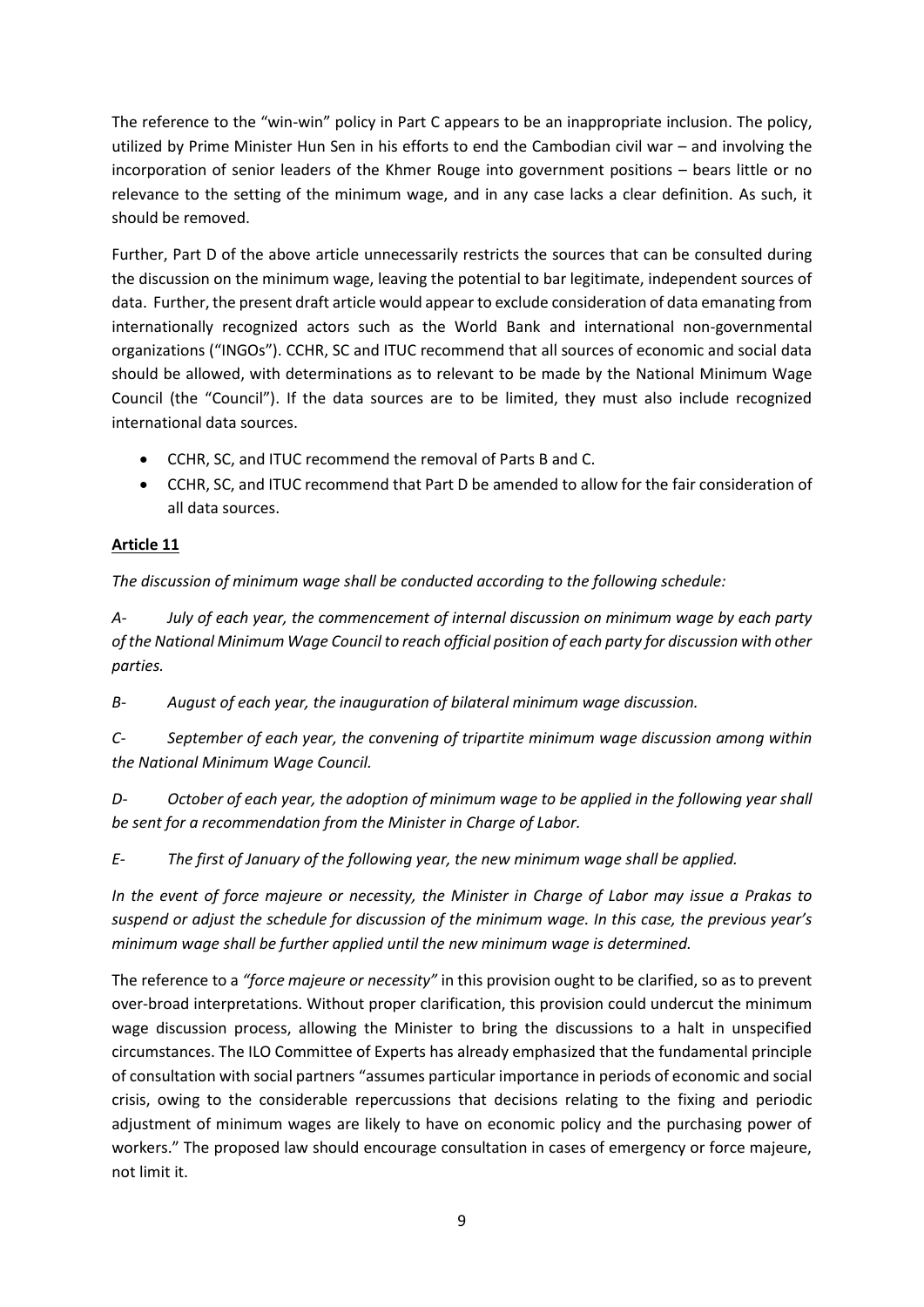CCHR, SC, and ITUC recommend adding clarification of the meaning of "force majeure or emergency", in order to ensure the Minister cannot exercise inordinate influence over the minimum wage formulation process. The law must also guarantee consultation with social partners should a force majeure/necessity situation arise.

## **Article 12**

*To participate in the discussion of minimum wage, each party to the National Minimum Wage Council shall seek its own official position using the criteria stated in Article 5 of this law.*

*In the event that its own official position cannot be unanimously reached, each party [shall reach a decision] based on the majority voice through an internal vote to determine its official position and shall not violate the official position decided by its party for discussion.*

*The decision on the figures or rate of increase of minimum wage by the National Minimum Wage Council shall be based on the rules unanimously approved by the members present at the meeting. In the event that an agreement on any points cannot be unanimously reached 2 (two) times at 2 (two) different meetings, the decision shall be made based on the majority through secret vote at the 2nd (second) meeting. In the case of a tied vote, the voice of the chair shall take precedence.*

This article raises a number of concerns, primarily relating to the composition of the Council and freedom of expression. The requirement that "*each party [shall reach a decision] based on the majority voice through an internal vote to determine its official position and shall not violate the official position decided by its party for discussion"* could result in independent unions losing their voices entirely. Due to the nature and composition of Cambodia's trade unions, it is likely that the unions participating in the Minimum Wage Council will have divergent opinions about the appropriate minimum wage. In order to allow minority positions on the Council be voiced, and to guarantee the freedom of expression of those in the minority, CCHR, SC and the ITUC recommend the amendment of this article to enable the expression of minority views.

Further, the provision for a simple majority vote is concerning when read in the context of article 17, which provides that union representatives will make up only one-third of council members, with the other two-thirds being made up of employer and government representatives. This voting system could result in the Council's union representatives being outvoted systematically.

The requirement that Council members be present at meetings also provides cause for concern, unless the relevant provision is amended. Considering the fact that many independent union leaders and activists often face imprisonment, it is essential that any union represented on the Council have the right to propose a replacement delegate, in the event that the nominated Council member is unavailable for any meeting.

Furthermore, in the interests of transparency and accountability, all votes relating to the minimum wage ought to be made publicly, and as such, the reference to a secret vote in the event of a lack of unanimous agreement should be removed.

 CCHR, SC, and the ITUC recommend the amendment of this provision to allow minority voices on the Council to be expressed and heard.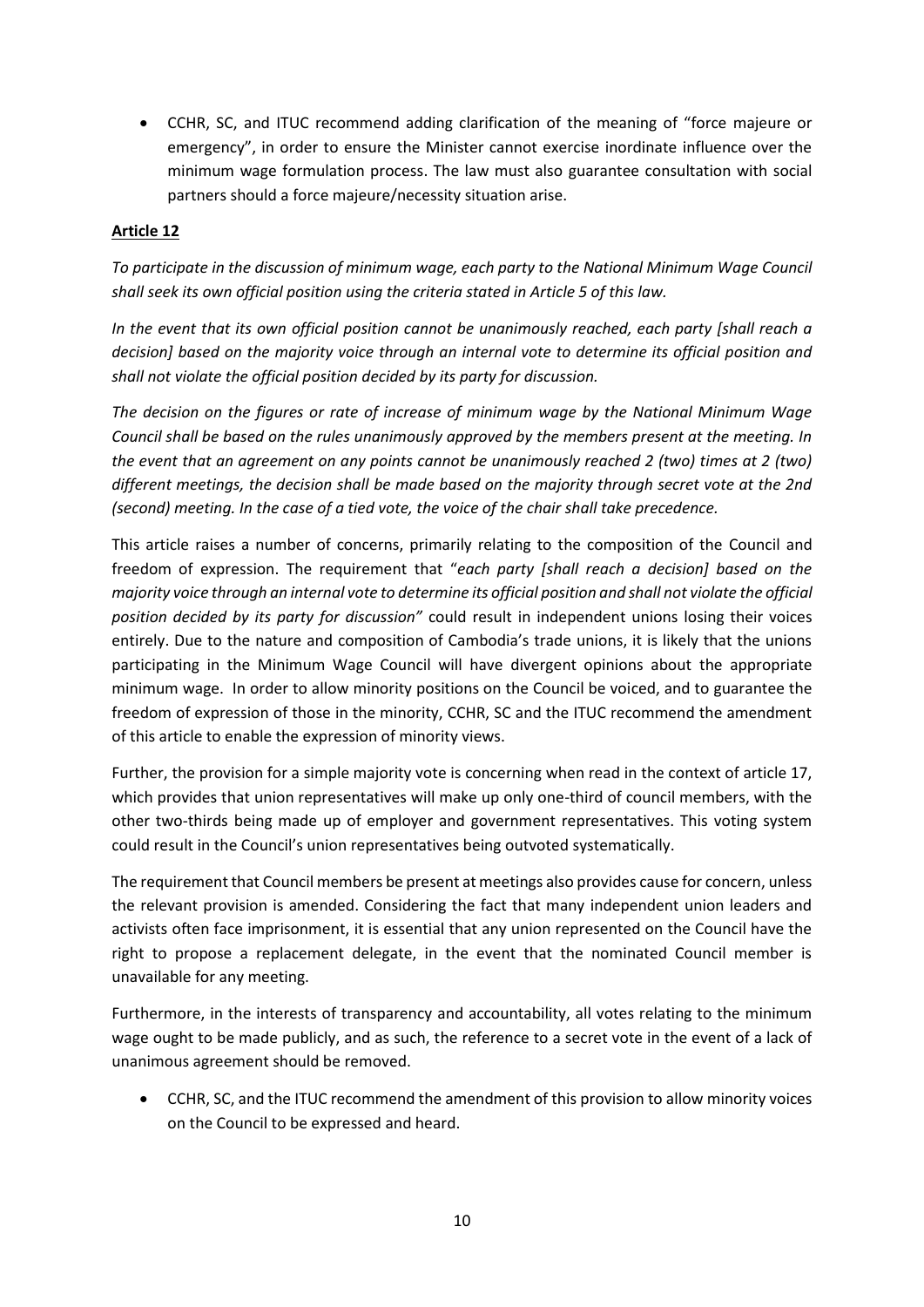- CCHR, SC, and the ITUC recommend the explicit inclusion of a guarantee that any unions represented on the Council have the right to send replacement delegates in case their Council members are unavailable for a meeting.
- CCHR, SC, and the ITUC recommend that all votes of the Council be public, and that secret ballots not be allowed.
- CCHR, SC, and ITUC further recommend the adoption of a voting processthat will ensure union voices are heard; for example a requirement that for a decision on the minimum wage to be adopted, it must secure a majority of votes from each group represented on the Council i.e. a majority of government representatives, employer representatives and union representatives.

*After the decision has been made on the figures or rate of increase of minimum wage in accordance with the procedure stated in Article 12 of this law, the National Minimum Wage Council shall use this result as the recommendation for the Minister in Charge of Labor. If necessary, the Minister in Charge of Labor may request for an agreement in principle from the Royal Government before issuing the Prakas on Determination of the Minimum Wage for implementation in the subsequent year.*

This provision would appear to give the RGC the final determination of the minimum wage, regardless of the Council's decision. While the agreement of the RGC is not contrary to international best practice, the scope for RGC involvement in setting the minimum wage should be minimized; otherwise, the function of the Council risks being completely undercut. Therefore, it is recommended that this provision be amended to only allow for RGC intervention to alter the Council's recommendation in exceptional and narrow circumstances which are clearly justified.

 CCHR, SC, and the ITUC recommend the amendment of this provision to limit the scope for RGC interference in the minimum wage fixing process, to exceptional circumstances only.

Several articles in Chapter 3 provide cause for concern. Ambiguity surrounding the composition and powers of the Council leave its independence open to manipulation. Independent unions are at risk of being sidelined or silenced, undermining the content of articles 36 and 42 of the Constitution, which guarantee the freedom of association.

## **Chapter 4 – Minimum Wage Council**

Chapter 4 outlines the composition and duties of the National Minimum Wage Council. Contained within this chapter are unjustifiable restrictions on freedom of expression, as guaranteed under article 41 of the Cambodian Constitution and IHRL. In the interests of transparency, clarification of the language surrounding the selection of members of the Council and its independence from the RGC is also required.

## **Article 16**

*The National Minimum Wage Council shall perform the following duties:*

- *- Conduct scientific studies on matter related to minimum wage*
- *- Facilitate and enable all relevant parties to study, meet and discuss the minimum wage*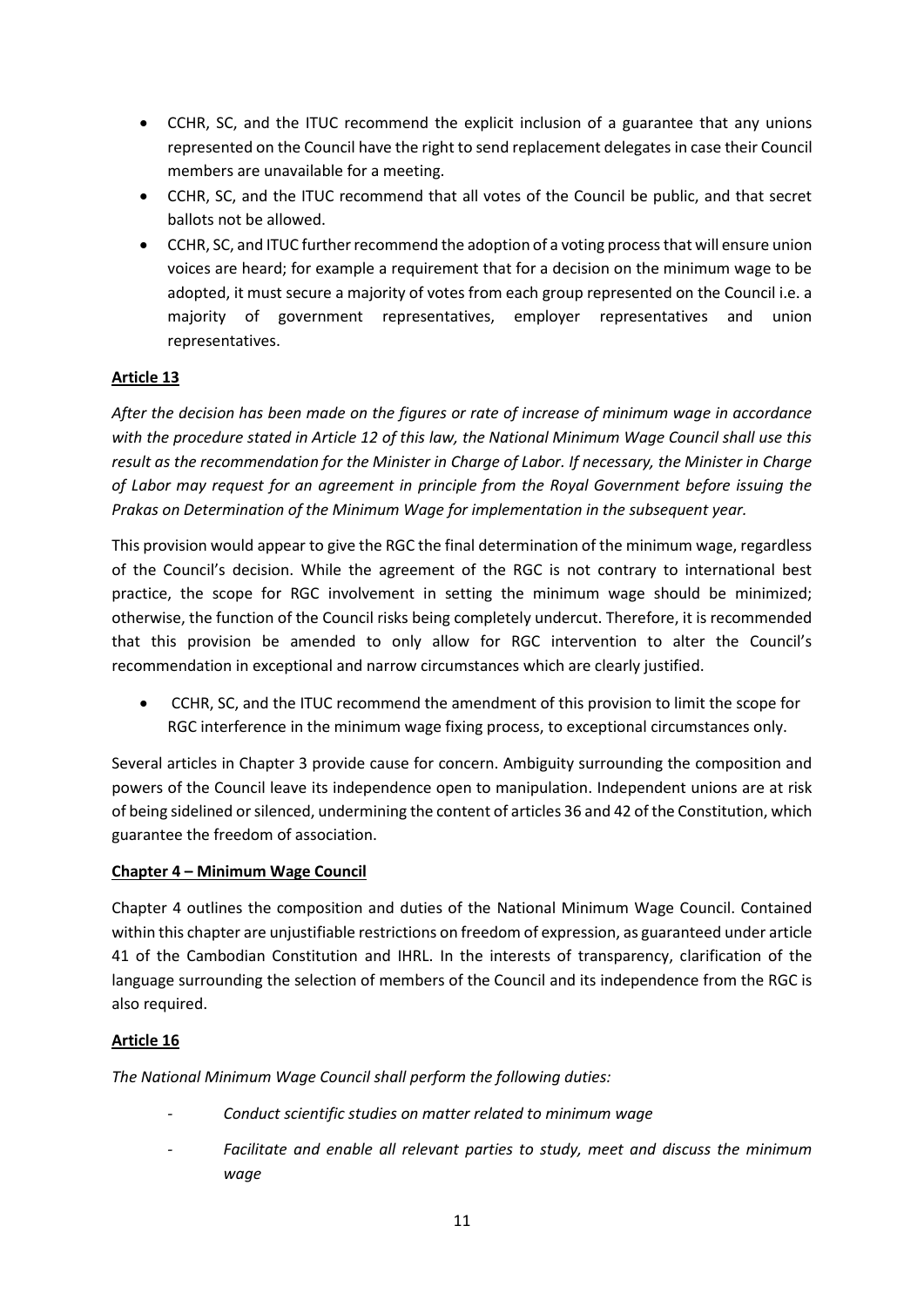- *- Provide recommendations on minimum wage, benefits and the scope of minimum wage implementation to the Minister in Charge of Labor*
- *- Disseminate and raise awareness and social dialogue on the determination of minimum wage*
- *- Perform other tasks related to minimum wage as requested in the Minister in Charge of Labor*

*When required, the National Minimum Wage Council may establish a technical working group to assist in carrying out its tasks.*

*Unless approved by the Minister in Charge of Labor, no one but the National Minimum Wage Council may conduct research on tasks related to minimum wage.*

The final paragraph of Article 16 gives the National Minimum Wage Council an exclusive competence to conduct research relevant the minimum wage discussion, which is highly problematic from a human rights perspective. The inclusion of this paragraph would clearly violate Cambodia's obligations in respect of freedom of expression, guaranteed under article 41 of the Cambodian Constitution and IHRL. The effective ban on research into the minimum wage would severely hinder the ability of unions and CSOs to carry out their work. Moreover, it would raise serious concerns surrounding the independence of the media and academic freedom, with even unapproved newspaper articles and academic studies potentially falling within the scope of the prohibition. Under article 41 of the Cambodian Constitution, all citizens are entitled to freedom of expression. The substance of this freedom extends to sharing and receiving information.

 CCHR, SC, and the ITUC recommend the removal of the final paragraph of this article, as it is in clear violation of the right to freedom of expression.

## **Article 18**

*The composition, organization and function of the National Minimum Wage Council shall be determined by subdecree.*

*The regular and alternate members of the National Minimum Wage Council shall be determined by a Prakas of the Minister in Charge of Labor.*

The composition of the Council is key to its independence and legitimacy; as such, the appointment of the trade union members to the Council ought to be conducted on a pro-rata basis, based on verifiable union membership data. Appointing Council members based on union membership data should ensure a representative minimum wage formulation process. Without the guaranteed involvement of Cambodia's independent/democratic unions in the Council, the wage setting process would lack legitimacy and effectively deprive workers affiliated with these unions of their right to participate in public life. We also underscore our concerns over the lack of legitimacy of the existing wage setting body due to a lack of genuine representativity.

- CCHR, SC, and the ITUC recommend that the procedures for appointments to the Council be clearly outlined in the law, rather than left to a Prakas.
- CCHR, SC, and ITUC further recommend that the composition, organization, and functioning of the Council be clearly outlined in the law, rather than left to a Sub-decree.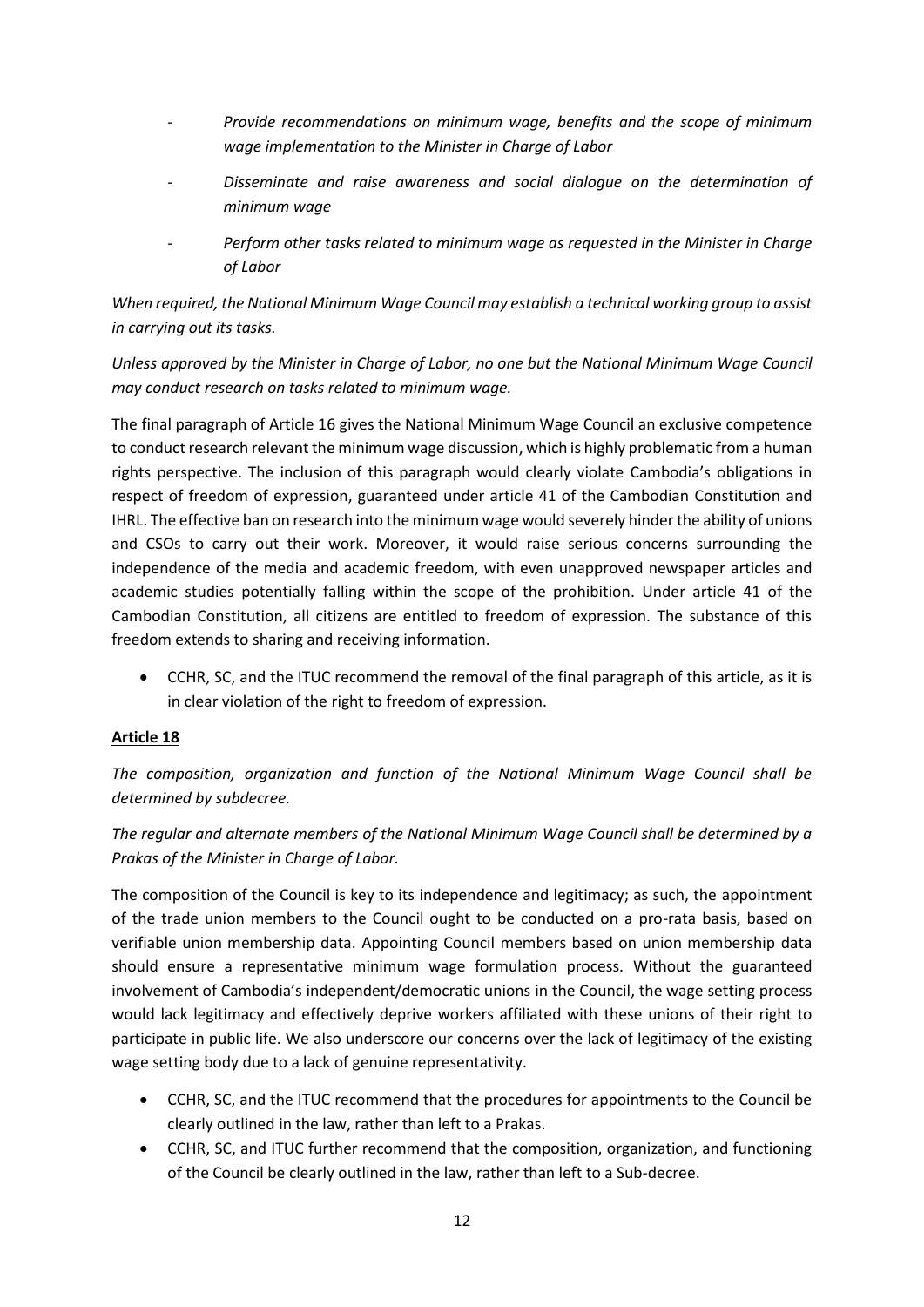- CCHR, SC, and ITUC further recommend that the selection of unions to be represented on the Council be based on verifiable union membership data, on a pro-rata representative basis. The Ministry in charge of labor should ensure that data of union membership and employer membership will be available for scrutiny by social partners.
- CCHR, SC, and ITUC also recommend that the law ensure the fair, effective and genuine representation of all workers and employers at the National Minimum Wage Council, through representation by worker organizations and employers from a broad range of sectors of the economy.

*Other than the meetings stated in Article 11 of this law, the chairperson of the National Minimum Wage Council may convene the council at any time as deemed necessary or requested by any of the vice chairpersons. The request must specify the valid reason and necessity.*

*The required quorum for all meetings of the National Minimum Wage Council shall have at least 50%+1 (fifty percent plus one) of all members of the National Minimum Wage Council.*

*Members of the National Minimum Wage Council shall attend the meetings as determined and invited by the chairperson of National Minimum Wage Council.*

*The General Secretariat of the National Minimum Wage Council shall make the meeting invitation letter and attach it with relevant documents related to the meeting to be provided to the regular and alternate members within at least 15 (fifteen) days prior to the meeting. In cases of necessity and urgency the period for the invitation is based on the actual situation.*

*When requested by the chairperson or one of the vice chairpersons, the National Minimum Wage Council may invite any qualified individual other than the members to attend and provide comments on the issues to be discussed, but that individual shall not be entitled to voting at the meeting.*

*The meeting minutes need to be signed by the chairperson of the National Minimum Wage Council attached with the attendance list and sent to all full and reserved members within 15 (fifteen) days after the meeting.*

In order to ensure the equal participation of all parties, the quorum requirement should be amended to at least 50%+1 (fifty percent plus one) of **each party** of the National Minimum Wage Council, rather than being based on the overall membership of the Council, as in the current Draft Law.

Further, the undefined inclusion of a "necessity" clause may threaten to undercut the safeguards contained in this article. Without well-defined circumstances in which the necessity clause may be triggered, hastily-arranged meetings could operate to the exclusion of certain groups, such as independent unions. As such, and similarly to the analysis of Article 11, above, clarification of what constitutes a "necessity" should be included, in the interests of legal certainty and avoiding misuse of this provision.

- CCHR, SC, and the ITUC recommend amending this provision to make the quorum apply separately for each party (unions, employers and the RGC).
- CCHR, SC, and ITUC recommend clarification of the scope of the application of the "necessity" clause in this provision.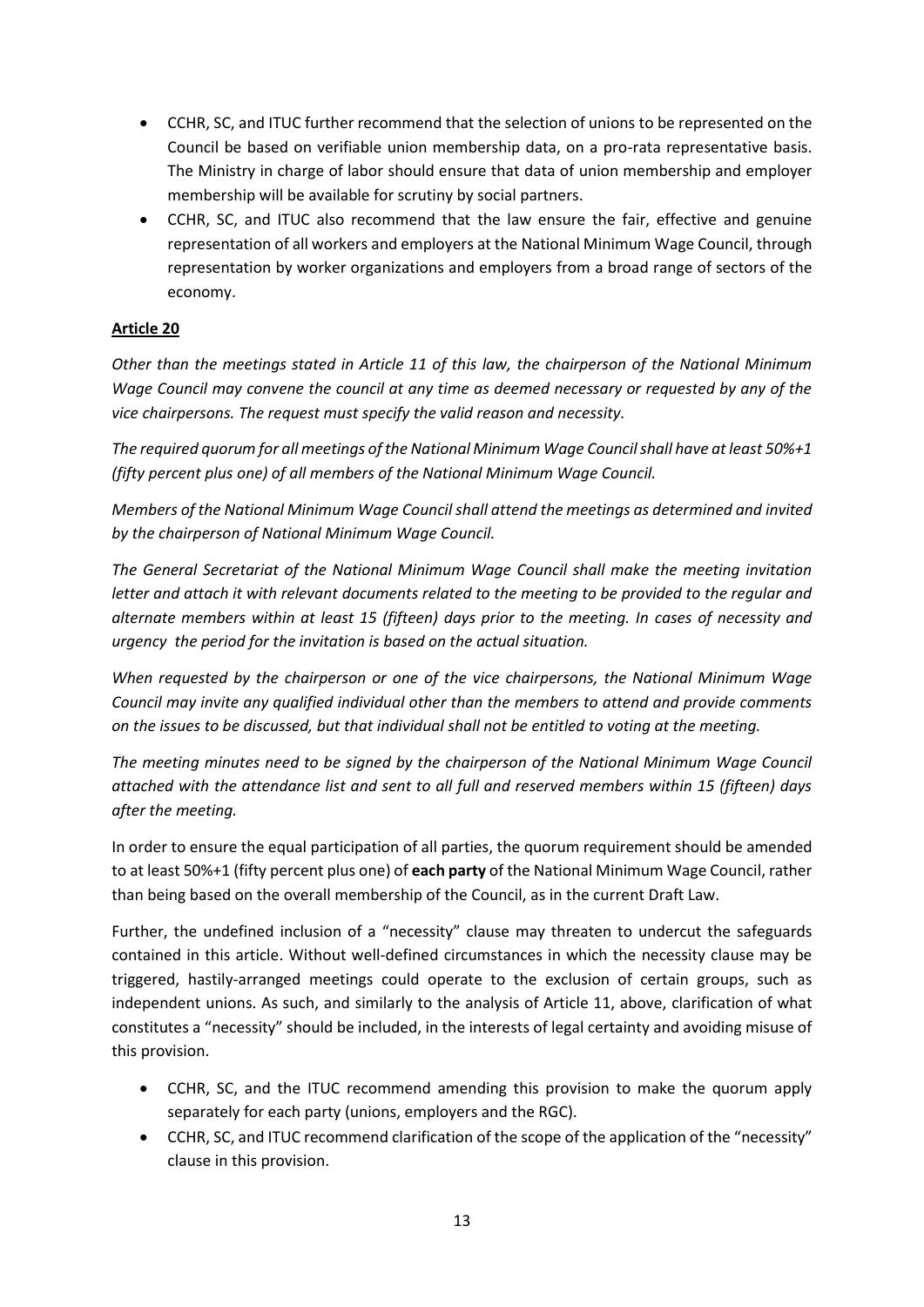*The National Minimum Wage Council has one general secretariat as the executive body under the Ministry in Charge of Labor.*

*The organization and functioning of secretariat of the National Minimum Wage Council shall be determined by subdecree.*

The details of the organization and functioning of the secretariat of the Council are important to any assessment of its independence and compliance with international best practices. As such, these details should be clearly outlined in the primary legislation, rather than left to a a Sub-decree. Specifically, the insertion of a provision guaranteeing the non-discriminatory, pro-rata participation of labor unions is essential to the legitimacy and independence of the Council.

 CCHR, SC, and ITUC recommend the inclusion in the law of a clear outline of the organization and functioning of the secretariat of the Council, in the interests of legal certainty, accountability and parliamentary scrutiny.

## **Chapter 5 – Administrative Action and Punishment**

CCHR, SC and the ITUC have serious concerns about the proposed contents of this chapter. It provides for heavy and disproportionate administrative fines (Articles 23, 25, 26, and 28) for the legitimate and protected exercise of fundamental freedoms. Of further serious concern, there is no right of appeal included for any of the offences created in this Chapter. Moreover, these fines, if unpaid, would lead to criminal proceedings (Article 22). Considering the likely inability of many workers and labor union leaders to afford such heavy fines, these provisions cumulatively lead to the effective criminalization of the peaceful exercise of fundamental freedoms. Given the serious questions about the independence of Cambodia's judiciary, and the long history of trade union leaders facing criminal charges in relation for their work<sup>5</sup>, the application of this Chapter could have severe implications for the exercise of fundamental freedoms. Furthermore, by limiting the capacity of minority voices on the Council to express dissent in respect of the minimum wage (Article 12), substantive labor rights are also likely to be seriously restricted, including the right to collective bargaining and potentially the right to just and favourable conditions of work. As such, CCHR, SC and the ITUC recommend the removal of Chapter 5, with the exception of the provisions to punish employers who fail to pay their employees the minimum wage, which should be retained.

## **Article 22**

 $\overline{a}$ 

*The punishment in this chapter includes written warnings and transitional punishment.*

*The written warning and transitional punishment is within the competency of the Minister in Charge of Labor.*

*The payment of transitional fine lead to the extinguishment of criminal action.*

<sup>&</sup>lt;sup>5</sup> See, for example, the concerns outlined by the ILO in its 'Report of the Committee of Experts on the Application of Conventions and Recommendations', February 2017. Available at: [http://www.ilo.org/ilc/ILCSessions/106/reports/reports](http://www.ilo.org/ilc/ILCSessions/106/reports/reports-to-the-conference/WCMS_543646/lang--en/index.htm)[to-the-conference/WCMS\\_543646/lang--en/index.htm](http://www.ilo.org/ilc/ILCSessions/106/reports/reports-to-the-conference/WCMS_543646/lang--en/index.htm)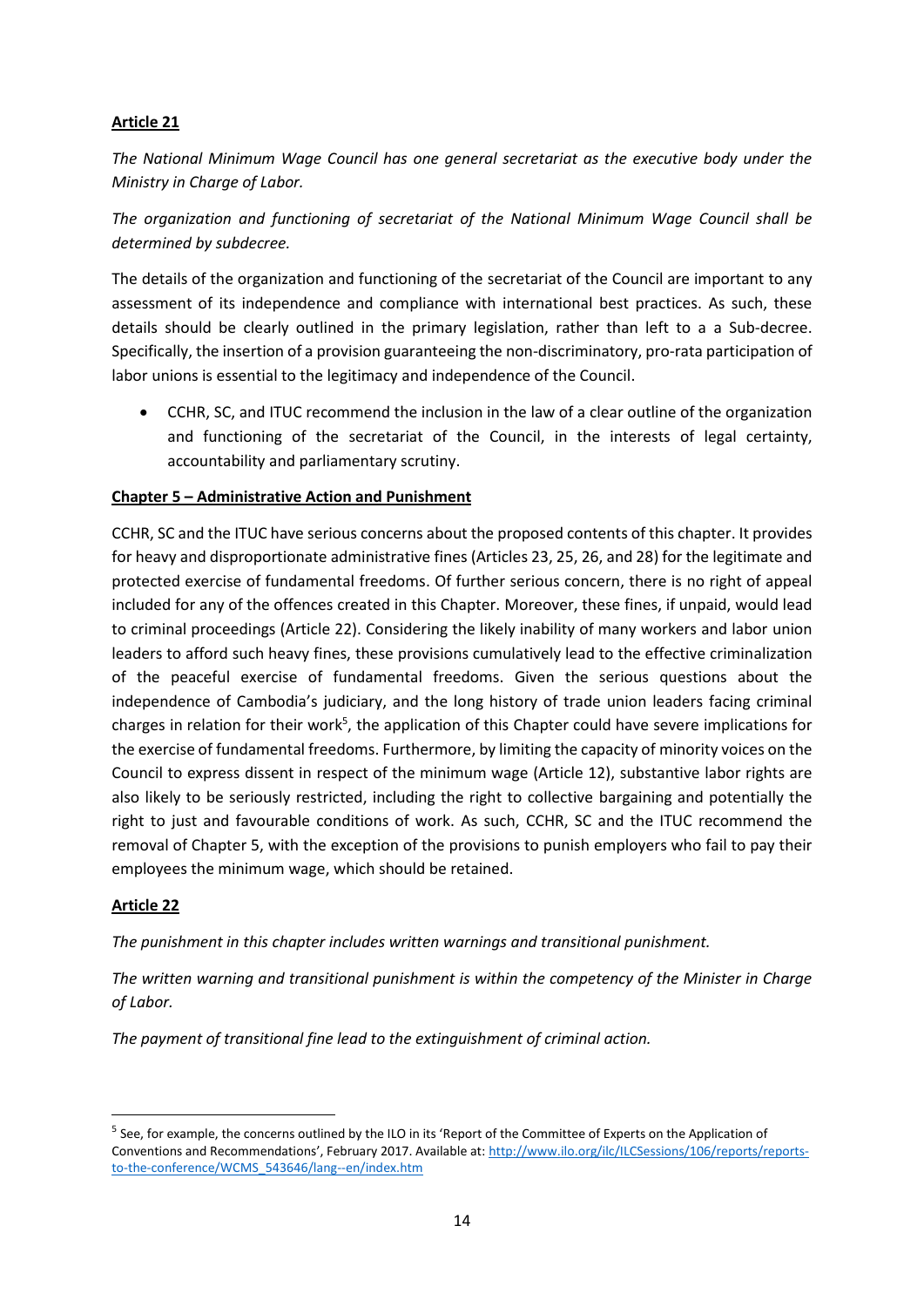*In the event that the offender refuses to pay the transitional fine, the case shall be forwarded to the court for further action in accordance with the procedure.*

This article effectively criminalizes many of the punishments outlined elsewhere in this chapter, as it is likely that many individuals will be unable to pay the heavy fines provided for in other articles. As will be outlined below, many of these prohibitions are arbitrary and non-compliant with Cambodia's IHRL obligations. Further, the article lacks any explicit right of appeal. Giving criminal effect to the administrative offences outlined in the Draft Law would have drastic consequences for the ability of unions, workers and civil society to exercise their fundamental freedoms. As such, it is recommended that this article be removed from the Draft Law.

- CCHR, SC, and the ITUC recommend the removal from this provision of the potential criminalization of the exercise of fundamental freedoms.
- CCHR, SC, and the ITUC further recommend the inclusion of an appeals process for any administrative fines.

## **Article 23**

*There must be a written warning for any individual who violates the provisions of Article 5 of this law.*

*In the event of refusal to comply with the above warning, he/she shall be subject to a transitional fine of not more than 5,000,000 (five million) riels.*

Non-compliance with Article 5, which stipulates the sources and criteria to be consulted when discussing the minimum wage, would occur should any member of the Council seek to consult any alternative, unapproved form of economic or social data. Such a restriction represents a violation of the right to freedom of expression and information, as guaranteed by article 41 of the Constitution and IHRL. Furthermore, the prescribed maximum fine of 5,000,000 (five million) riels is disproportionate and would likely lead to criminal proceedings and imprisonment in many cases, with ordinary workers and trade unionists unable to pay. As such, it is recommended that this article be removed from the Draft Law.

 CCHR, SC, and the ITUC recommend the removal of Article 23, in order for the Draft Law to comply with Cambodia's human rights obligations.

## **Article 24**

*The fine of not more than 20,000,000 (twenty million) riels shall be imposed on any employer who violates the provisions of articles 4, 6, 7 or 8 of this law.*

*In addition to the above punishment, the employer who pays the worker at a rate less than the minimum wage shall repay the violated amount to the worker.*

Article 2(1) of Convention No. 131 and Paragraph 14(c) of R135 require that failure to apply minimum wages shall make the person or persons concerned liable to appropriate penal or other sanctions. However, Article 24 establishes a fine ceiling of 20,000,000 riels (\$5000) and does not specify what should be the penalty in case of repeat offences. Instead of imposing a ceiling, the law should specify a minimum fine for each violation and provide for the increase of the penalty in case of repeat offences.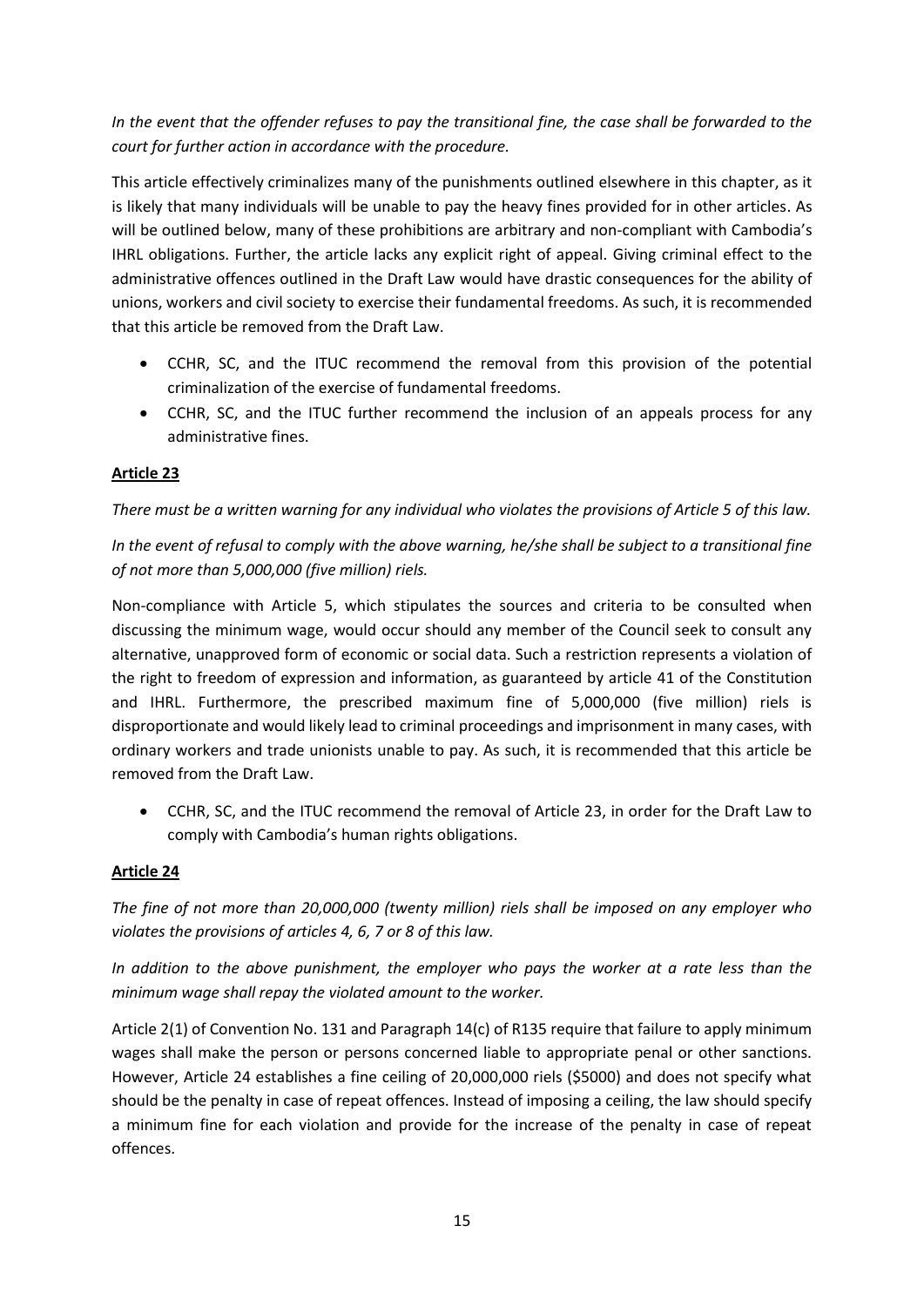It is also not clear how offenses are counted. For example, it is unclear whether the failure to pay the minimum wage to multiple workers is counted as a single infraction, or whether each person not paid the minimum wage is considered a separate infraction (failure to pay 200 workers minimum wage being counted as 200 infractions). The fine will be significantly lower if calculated on the first basis rather than the second. The law is unclear in this regard.

 CCHR, SC, and the ITUC recommend the revision of this Article in order that it complies with Article 2(1) of Convention No. 131 and Paragraph 14(c) of R135, by removing the fine ceiling for employers who violate the law, and including specific minimum fines for each violation, and increases in fines for repeat offenders.

## **Article 25**

*There must be a written notice of warning for any individual who commits any illegal act that causes obstruction or pressure on the discussion of minimum wage determination or that violates Article 12 of this law.*

*In the event of refusal to comply with the above warning, he/she shall be subject to a transitional fine of not more than 5,000,000 (five million) riels.*

Considering the long record of criminalization of trade union activity in Cambodia<sup>6</sup>, and the fact that numerous Cambodian laws criminalize activity which is legitimate under IHRL, the blanket barring of supposed "illegal acts" could seriously undermine the legitimate work of labor activists in campaigning for improvements to labor conditions. This is exacerbated by the potential application of Article 26, which bans any "objections" to the decisions of the Council – thereby rendering any "objection" vulnerable to characterization as an illegal act. The combined effect of these provisions could be to criminalize any form of protest, advocacy or objection in respect for the minimum wage.

Moreover, the requirement for consensus within each of the three parties (RGC, employers, and unions) of the Council (Article 12), and the prohibition on expressing any dissent regarding the "*official position decided by its party"* seriously threatens the freedom of expression, and raises particular concerns in respect of independent unions who may be in a minority vis-à-vis pro-government unions, among the union representation 'party' of the Council. As such, this article must be removed from the draft, to ensure compliance with IHRL and the Constitution.

 CCHR, SC, and the ITUC recommend the removal of this article, in order for the Draft Law to comply with Cambodia's human rights obligations.

## **Article 26**

1

*There must be a written warning for any individual who incites or provokes any objection to the Prakas on the Determination of Minimum Wage.*

*In the event of refusal to comply with the above warning, he/she shall be subject to a transitional fine of not more than 10,000,000 (ten million) riels.*

<sup>6</sup> CCHR 'Factsheet: Escalation of Violent Repression of Trade Union Activists'

https://www.cchrcambodia.org/admin/media/factsheet/factsheet/english/2016\_03\_09\_CCHR\_Fact\_Sheet\_Escalation\_of Violence\_Against\_Trade\_Unions\_ENG\_Final.pdf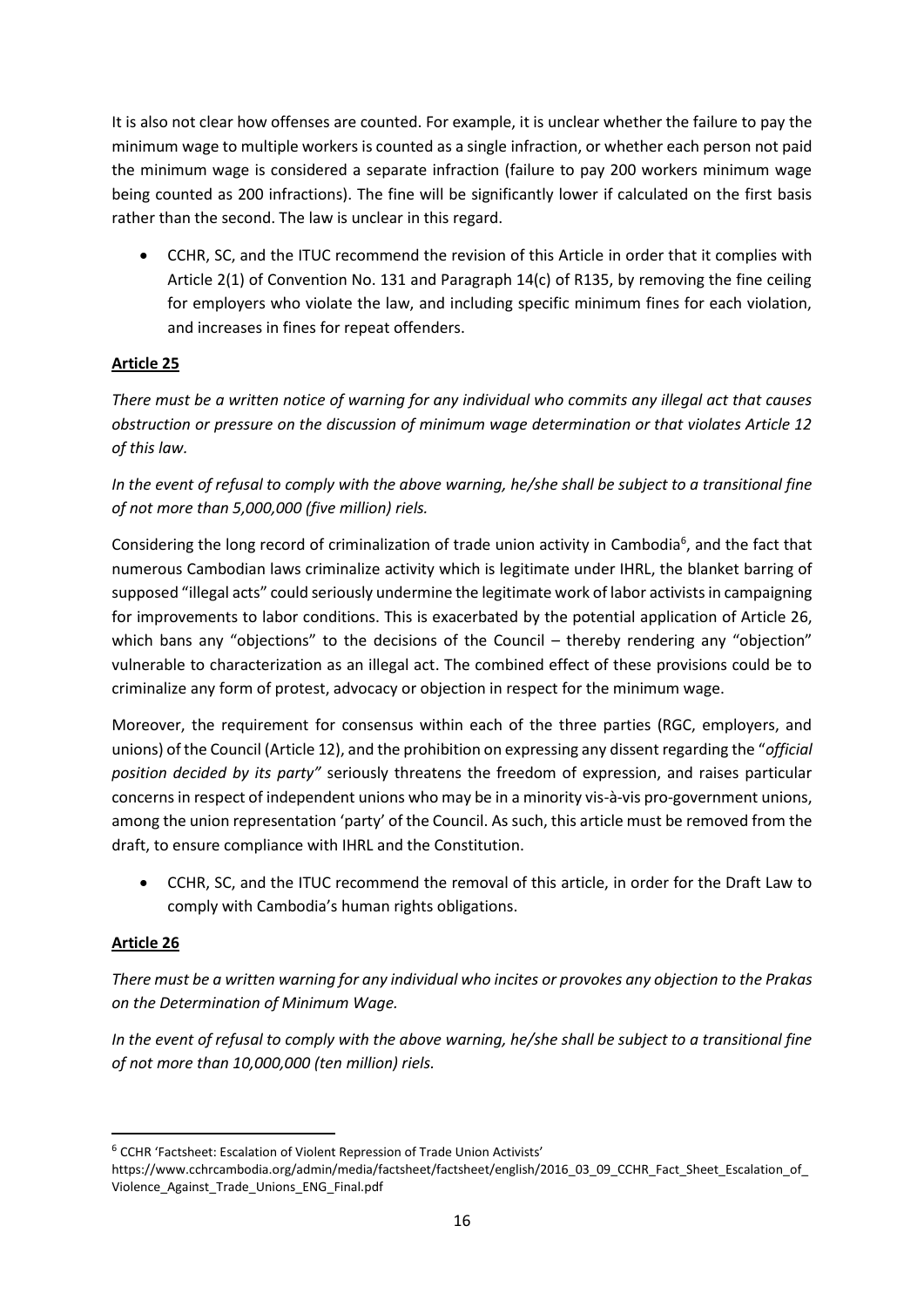This provision represents a serious threat to freedom of expression and related rights, and must be removed from the Draft Law. To forbid "any objection" to the minimum wage contradicts the most basic principles of a democratic society. Such a broad formulation in theory includes all expressions of dissent, ranging from media articles and public speeches, to street demonstrations, and everything in between. Further, the application of the provision to "any individual" who objects has enormous implications for the fundamental freedoms of all Cambodian workers, activists, journalists, unions, members of civil society, and citizens and residents generally. Additionally, the potential fine of 10,000,000 (ten million) riels is severely disproportionate and, if applied, would very likely lead to criminal proceedings and potential imprisonment as a result of inability to pay on the part of those targeted by the provision.

In direct contravention of articles 41, 37, 35 and 31 of the Constitution and Articles 19 and 22 of the ICCPR, the effect of this article would be to silence dissent or disagreement on the issue of the minimum wage. Considering the prominence and scale of minimum wage demonstrations in recent years in Cambodia, the inclusion of this provision appears to be an attempt to effectively criminalize any repeat of these legitimate actions. In order to fulfil its international and domestic legal obligations, it is essential that this provision is removed from the Draft Law.

 CCHR, SC, and the ITUC recommend the removal of this article, in order for the Draft Law to comply with Cambodia's human rights obligations.

## **Article 27**

*There must be a written warning for any employer who violates the provisions of Article 14 of this law.*

*In the event of refusal to comply with the above warning, he/she shall be subject to a transitional fine of not more than 5,000,000 (five million) riels.*

The proposed introduction of a punishment procedure for employers who fail to post the minimum wage rate is welcomed by CCHR, SC, and ITUC. However, the proposed maximum fine is quite low and, in any case, unnecessary.

 CCHR, SC, and the ITUC welcome the implementation of a punishment procedure for noncompliant employers outlined in this provision, though a dissuasive minimum fine would be more appropriate.

## **Article 28**

*There must be a written warning for any individual who violates the provisions of paragraph 3 of Article 16 of this law.*

## *In the event of refusal to comply with the above warning, he/she shall be subject to a transitional fine of not more than 10,000,000 (ten million) riels.*

Paragraph 3 of article 16 states: "Unless approved by the Minister in Charge of Labor, no one but the National Minimum Wage Council may conduct research on tasks related to minimum wage". The prohibition of any research regarding the minimum wage by anyone outside the Council would represent another serious violation of freedom of expression and related rights. Similarly to the analysis of Article 26, above, the restriction would apply to all citizens and residents of Cambodia, including independent unions, CSOs and journalists. This provision would have a particularly severe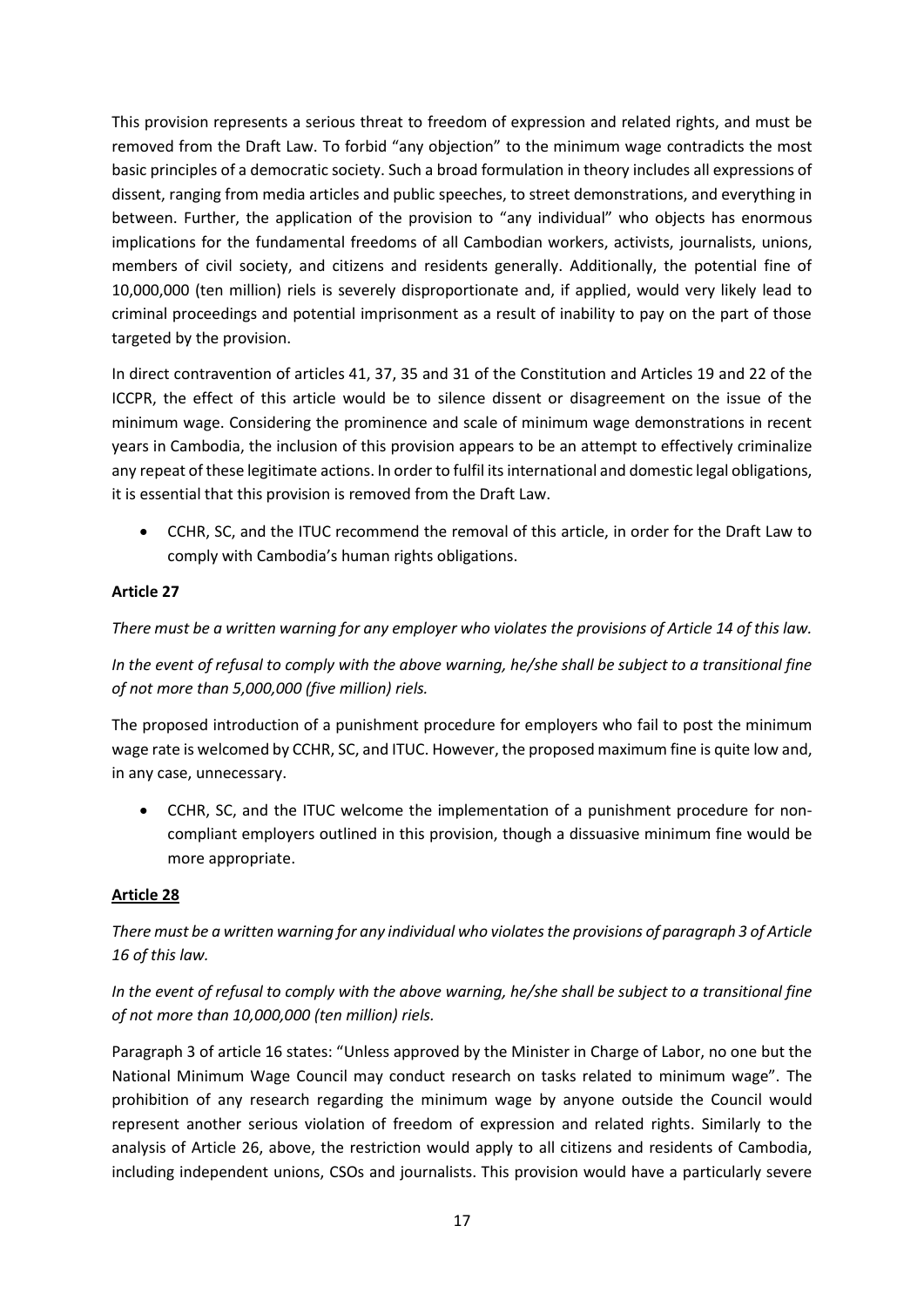impact upon academic freedom, with economists and other academic experts prevented from conducting vital research on economic and social issues.

The right to freedom of expression and information is inherent and universal, and as such, cannot be granted or revoked by the decision of any minister or government. As such, the Minister should have no role in deciding who can conduct research; rather, the right of all people to freely conduct research on the minimum wage should be explicitly guaranteed in the Draft Law.

The substance of this article is in direct contravention of article 3 of ILO Convention 87 Concerning Freedom of Association and Protection of the Right to Organise Convention<sup>7</sup>, which provides for the right of unions to conduct activities free from state interference. Article 11 of the same Convention provides for the right of freedom of association, which would also be undermined by the application of this provision.

 CCHR, SC, and ITUC recommend the removal of this article, in order for the Draft Law to comply with Cambodia's human rights obligations.

## **Conclusions**

**.** 

CCHR, SC and the ITUC welcome the proposed creation of a national minimum wage for all workers in Cambodia, which would finally bring Cambodia into compliance with Article 7 of the ICESCR and other binding international labor rights instruments. However, the current Draft Law is unacceptable from an IHRL perspective, and it requires a number of significant amendments, from a human rights perspective. The substantive effect of many provisions of the Draft Law would be to undermine and potentially criminalize the legitimate work of unions, labor rights activists and CSOs, and the current draft would undercut the stated purpose of the law, while seriously violating a number of binding human rights guarantees.

Other provisions in the Draft Law would muzzle and potentially criminalize journalists, academics and concerned citizens who express their views on the minimum wage. Further, workers and unions would potentially be barred from organizing peaceful demonstrations, effectively crippling the work of independent unions. Moreover, the Draft Law fails to guarantee the equal participation of independent unions in the wage-setting process, and the Draft Law contains a number of disproportionate and inappropriate punishments for those who fail to comply with provisions, which themselves fail to comply with IHRL and constitutional human rights guarantees.

The Draft Law repeatedly fails to comply with domestically and internationally protected fundamental freedoms. The freedoms of expression, association, and assembly are all expressly guaranteed under the Cambodian Constitution and a number of international covenants and agreements which are directly applicable in Cambodia; yet the Draft Law in its current form represents a serious threat to these freedoms, and the overall democratic space in Cambodia.

<sup>&</sup>lt;sup>7</sup> International Labor Organization Convention Concerning Freedom of Association and Protection of the Right to Organize 1948 <https://goo.gl/fHVHbR>